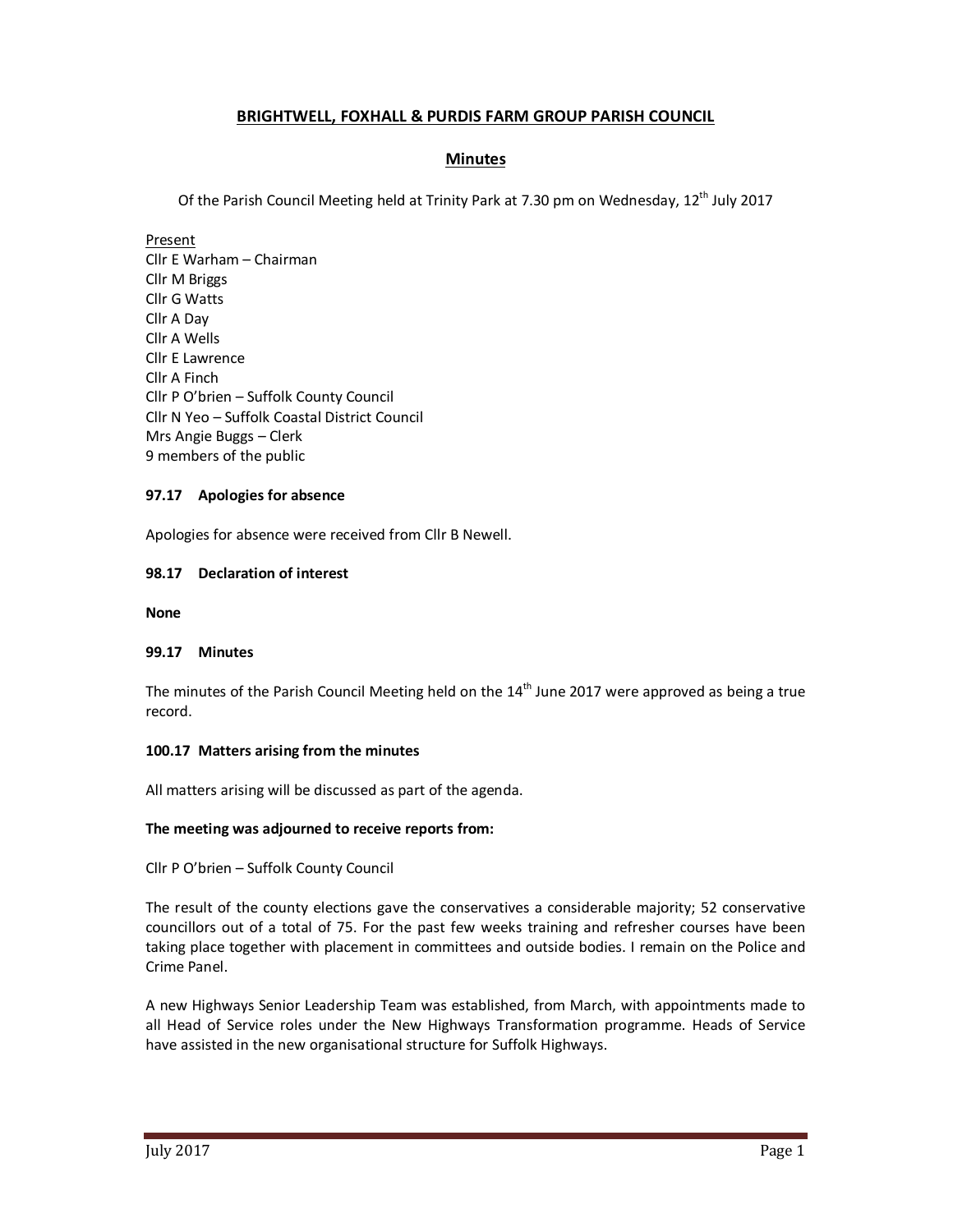The Raising the Bar awards for 2017 took place at Trinity Park on  $26<sup>th</sup>$  June which recognises the extra efforts of children and young people in their educational achievements.

The Suffolk's Better Broadband Programme continues across the county. Alas I must comment on the poor service I have received, and continue to do so. Two weeks ago, after the storm, my phones, plus broadband connection, failed. Open Reach tested my home line and found it working. I needed new phones. Broadband, however required a new hub. BT was contacted and a hub ordered. It failed to arrive on 26th I phoned again and was told it hadn't been ordered!! My frustration was considerable. Hub re-ordered but, again, didn't arrive. Finally, engineer came but problem not within home system, outside!! Now must wait until a cable is replaced.  $-1$  am writing this at SCC HQ. as I go there to access and answer emails. Apologies if pcs have emailed me and not received a response.

Deborah Cadman, SCC's Chief Executive is to take up a new role as Chief Executive of the West Midlands Combined Authority. She has played a substantial role in educational improvement and staff morale.

The locality budget has been reduced to £8k. Cllr O'brien stated that the Locality Budget for the Parish Council would be £1,000.

Cllr N Yeo – Suffolk Coastal District Council

I am now back from my holiday and was feeling refreshed until I returned to work and then had a Task Force Development Group meeting the same day.

I am pleased to say that the application for the repair of the Foxhall sign is going through and perhaps you may have heard more than I have as to when the money will be forthcoming.

During my holiday I was in touch with Trevor Barber and have agreed to give him £2,000 towards the costs of the work for Brightwell Church and will send him the ECB application form in due course.

Regarding the Council once again, I can report a very positive financial performance for 2016/2017 in respect of the General Fund, Reserves, the Capital Programme and the Collection Fund.

Through careful and effective budget management the Council delivered savings and achieved additional income, which helped to meet spending pressures and reduction in Government Grant. The Council increased its General Fund balance by £74k, to £4.194m, maintaining a prudent level of around 3%-5% of gross expenditure. The Council was able to increase its Earmarked Reserves by £8.571m. £6.676m of this was to the Business Rate Equalisation Reserve. This was due to rates income above the Governments' baseline and a one-off transfer of a surplus from a prior year reduction in the appeals provision. The Capital Programme expenditure for 2016/2017 was £4.096m, funded from external grants and contributions, capital receipts and capital reserve. The Council did not enter into any borrowing in 2016/2017 to finance its capital expenditure and consequently remains debt free.

The final outturn position is subject to the audit of the Statement of Accounts. The audit Statement of Accounts will be submitted for approval to full Council in September 2017.

Sadly I was away during the Armed forces weekend which was hosted by Suffolk Coastal District Council but I have heard from my fellow District Councillors that it was well attended and it was well worth all the hard work and effort that was put in to it by the organisers. Especially worth watching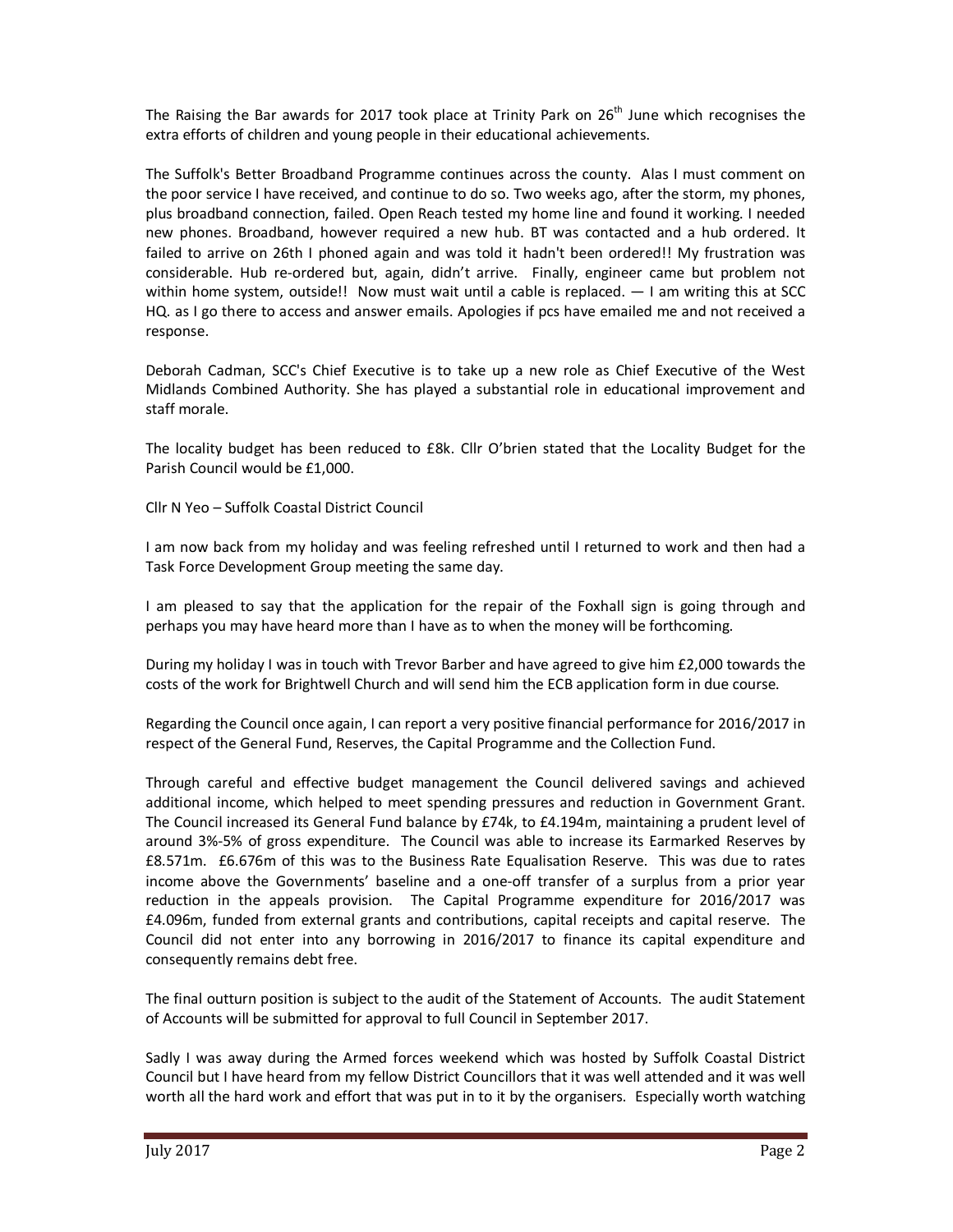was the re-enactment of the Battle of Landguard Fort which I understand the English were victorious once again.

I have also been informed that tickets are now available for the Suffolk Coast Forum Conference 2017.

The event at Trinity Park Ipswich on Friday,  $6<sup>th</sup>$  October is the  $6<sup>th</sup>$  annual community conference being staged by the Suffolk Coast Forum.

This year's conference focuses on valuing our coast. It aims to bring together the reasons why the coast is so important to our communities, our businesses, our economy, culture and heritage as well as our environment.

The speakers and workshops will put forward the compelling case for building the future of our coast through planning, investment and management – outlining the many innovative ways in which this can and is being done here and elsewhere.

The conference is free of charge. However, we would recommend booking your place early at www.eventbrite.co.uk/e/suffolk-coast-and-estuaries-community-conference-2017tickets-26964786402.

Before I went away on holiday I attended my first engagement in my role as Vice Chairman of the Council which was to visit Sutton who were holding a Flower Show. My daughter, Saskia, was my plus one and we had a lovely time looking at the beautiful displays.

The next full Council is on Thursday,  $27<sup>th</sup>$  July and I am sure that I will be able to report some more information when next we meet in September.

#### Enabling Budget

Cllr Yeo reported that she had provided finance from the Enabling Budget to Brightwell PCC of £2,000 and the Foxhall Sign of £1,200. **Action: Clerk** 

#### Bus Shelter

Cllr Yeo reported that she had tried to contact Neil Ellis at Ipswich Golf Club regarding the siting of the bus shelter. Cllr Yeo agreed that she would contact him again and arrange a site visit to show Neil where it is envisaged the bus shelter would be sited. **Action: Cllr Nicky Yeo** 

#### **The meeting was re-convened.**

#### **101.17 Clerk's Report**

The purpose of this report is to update members on outstanding issues, items received after the deadline for agenda items, correspondence and action taken by the Clerk.

#### Email from LCPAS

Email sent to all councillors regarding Crowded Places Guide and Cyber Bullying Briefing Paper

#### Code of Conduct for Planning Inspectorates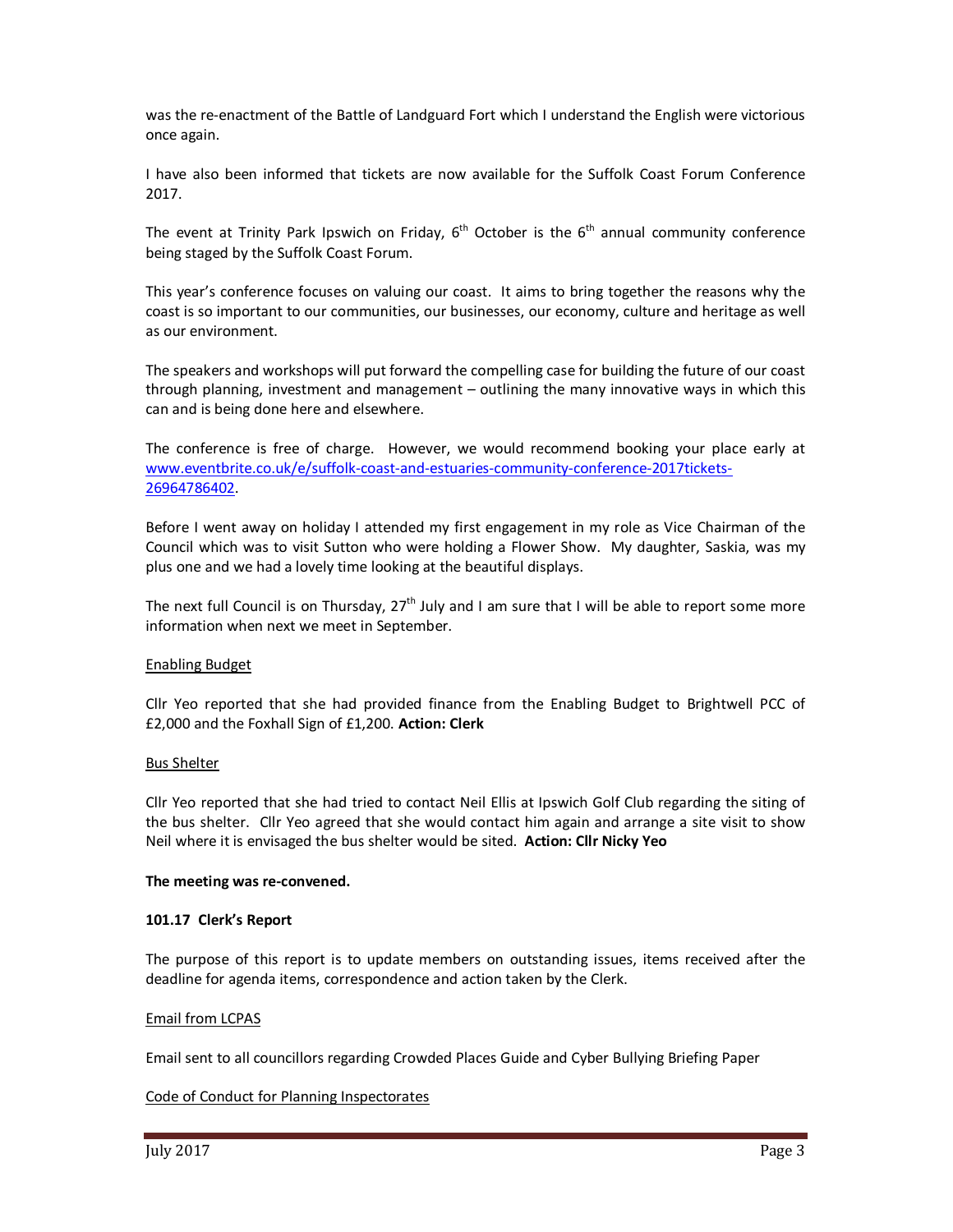The Government has published a Code of Conduct that will cover the functions and behaviour expected from Planning Inspectorate.

This may be of interest if Council wishes to challenge a planning matter or are undertaking a Neighbourhood Plan.

www.gov.uk/government/uploads/system/uploads/attachment\_data/file/617149/code-ofconduct.pdf

#### Housing – Update from LCPAS

The Government have today announced a significant housing infrastructure fund of 2.4 billion pounds to bring developments forward at a faster pace.

The new investment through the Housing Infrastructure Fund (HIF) aims to solve this problem and today opens for bids for local authorities across England to come forward with proposals to help get homes built faster.

Funding will also be available to help build new schools, healthcare centres and digital infrastructure to accommodate growing communities and alleviate pressure on public services.

Once proposals have been approved, it is expected that local authorities would begin building the necessary infrastructure immediately and for the homes to follow quickly afterwards.

HIF is part of the government's wider £23 billion National Productivity Investment Fund, which targets spending on areas critical to boosting productivity, including on housing, transport and digital communications.

*Planning Authorities will be able to bid on the funding and an important part of the criteria is community support.* 

#### The Telecommunications Infrastructure Bill – Update from LCPAS

Homes and businesses across England are set to benefit from better broadband thanks to new laws introduced by the government today (4 July 2017).

The Telecommunications Infrastructure Bill is paving the way for a gold standard of full-fibre broadband and future 5G communications. By enabling 100% business rates relief for operators who install new fibre on their networks, the Bill will incentivise operators to invest in the broadband network.

By seeking to improve the speed, service quality, security and reliability of broadband services, the Bill has the potential to transform the way in which modern businesses work together, reach their consumers and target their export markets.

The benefits of better broadband will be felt wider than businesses. It will also increase internet speeds for households and enable households with multiple devices and users to download and upload huge amounts of data. For example, simultaneously streaming high definition TV and films, playing online games, and working from home quicker and more reliably than ever before.

https://www.publications.parliament.uk/pa/bills/cbill/2017-2019/0003/18003.pdf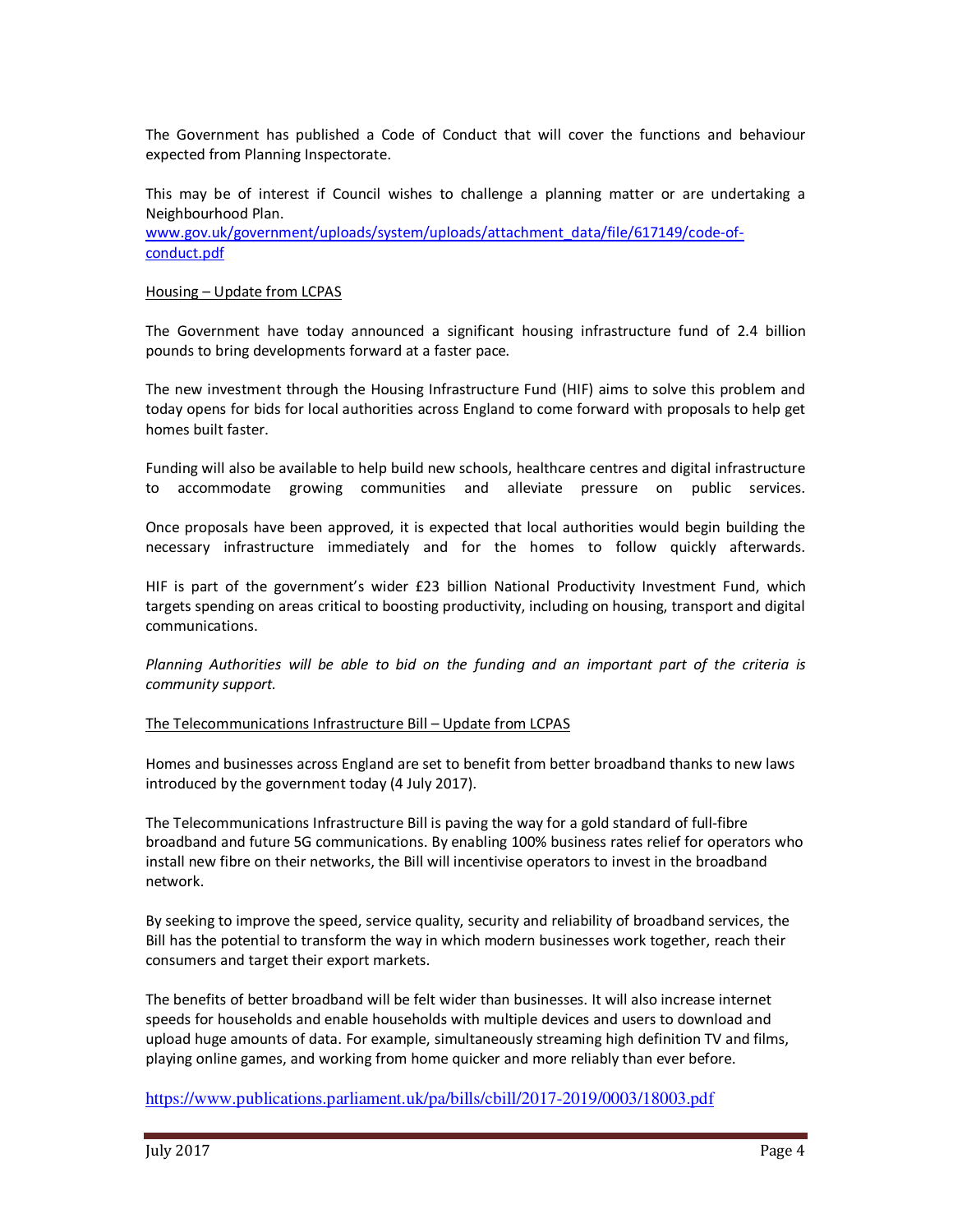### A14 Upgrade Progress Report – Update from LCPAS

The project team delivering the biggest road upgrade under construction in the UK have been sharing an update about ongoing work on site, within the surrounding environment and with local communities.

New aerial photographs have been published today revealing how the new road is emerging. Alongside this progress, foundations and bridge columns for some of the project's 34 new bridges have been installed.

Work on building the £1.5bn upgrade to the A14 between Cambridge and Huntingdon started in November last year. The project includes widening a total of seven miles of the A14 in each direction (across two sections), a major new bypass south of Huntingdon, widening a three-mile section of the A1 and demolition of a viaduct at Huntingdon, which will support improvements in the town.

https://www.gov.uk/government/news/a14-cambridge-to-huntington-upgrade-takes-shape

#### Bat Habitats Regulation Bill – Update from LCPAS

The Bat Habitats Bill had its first reading on the 3rd July 17 and seeks to enhance the protection of Bats in regard to new developments. The Bill also conversely seeks to remove protection for Bats that roost in places of worship if it is considered that their presence adversely affects the building.

Further details will provided in a statutory instrument should the Bill successfully become an Act.

The text of the Bill is below and can also be viewed from https://www.publications.parliament.uk/pa/bills/lbill/2017-2019/0024/18024.pdf

Make provision to enhance the protection available for bat habitats in the vicinity of a building site and to limit the protection for bat habitats in buildings used for public worship.

Surveys of bat habitats in the vicinity of a building site

(1) No new building shall be constructed on a previously undeveloped site unless prior to its construction a local bat survey has been conducted and it has been established whether or not a bat habitat is located in the vicinity of the proposed building.

(2) Where a survey under subsection (1) concludes that a bat habitat is located in the vicinity of the site of a proposed building, the building shall not be occupied unless or until the developer of that building has provided a bat box or artificial roost for each species of bat located in the vicinity.

(3) In this section, the meaning of "building" includes "wind turbine", such that no wind turbine for which planning permission is required shall be constructed unless prior to its construction a local bat survey has been conducted and it has been established that no bat habitat is located in the vicinity of the proposed wind turbine.

(4) Limiting the protection for bat habitats in buildings used for public worship Not withstanding the European Communities Act 1972, the provisions of the Conservation of Habitats and Species Regulations 2010 and the Wildlife and Countryside Act 1981 shall not apply to bats or bat roosts located inside a building used for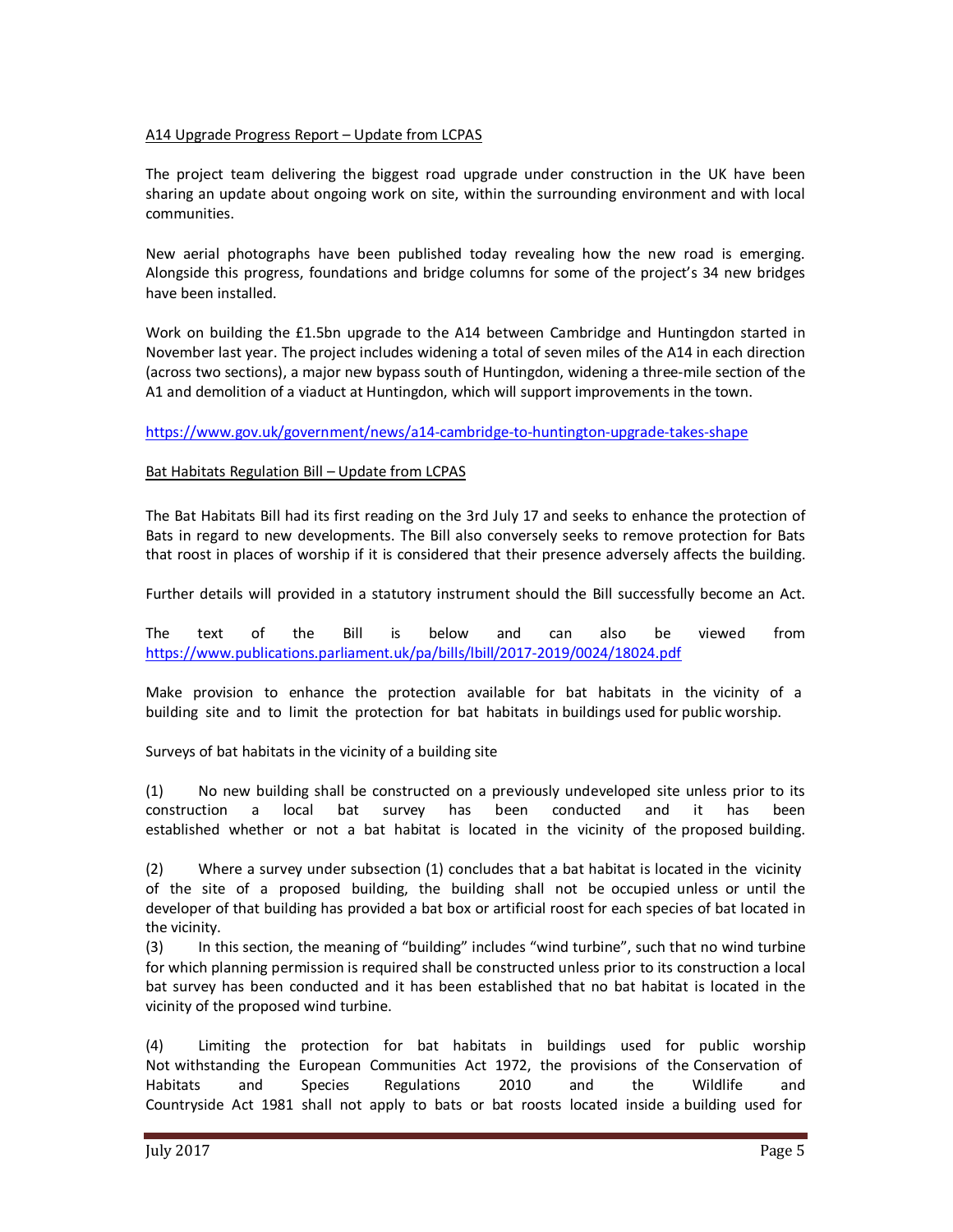public worship unless it has been established that the presence of such bats or bat roosts has no significant adverse impact upon the users of the building.

### **102.17 To discuss the Speed of Broadband in the area**

Cllr Day reported that an email had been sent to Foxhall parishioners advising them of the planned improvements to be made to Broadband speeds. It was agreed that this item should be taken off the agenda as no further action is necessary. **Action: Clerk** 

## **103.17 Locality Budget 2017/2018**

As previously reported by Cllr O'brien the Parish Council Locality Budget for the year 2017/2018 is £1,000. It was agreed to discuss possible options for using the £1,000 at the next meeting. **Action: All Councillors / Clerk** 

## **104.17 VAS Signs**

Cllr Finch reported that he still had not been notified of when the VAS equipment would be delivered.

Cllr Finch reported that he had been trying to contact Malcolm King Suffolk County Council Highways Manager to apply to position poles in Brightwell. Malcolm King has now left Suffolk County Council and as a result the Parish Council have to look at options for positioning the poles and report back to SCC for consideration. **Action: Cllr Finch / Clerk** 

## **105.17 To discuss the accidents at the crossroads Bell Lane / Foxhall Road**

The Clerk reported that she had received an email from Kesgrave Town Council expressing their concerns about the accident rate at the crossroads. Christine Marsh Service Development Coordinator for Kesgrave Town Council stated that they have a Traffic and Pedestrian Working Party that discusses this sort of issue and their next meeting is on Monday,  $31<sup>st</sup>$  July at 7.15 pm and invited councillors from the Parish Council to attend. Following discussion it was agreed that Cllr A Wells would attend. **Action: Cllr Wells / Clerk**

### **106.17 To discuss the installation of additional waste bins**

Due to the uncertainty regarding where the additional bin(s) are required it was agreed to defer this matter until the next meeting. **Action: Cllr Lawrence / Clerk** 

### **107.17 Straight Road Classification**

The Clerk reported that she had contacted Jayne Cole LCPAS regarding the classification of Straight Road and had received a reply as follows.

"The Parish Council could approach this matter in two ways:

1. Request that the Highways Authority reclassify the road. This would involve a consultation process and before this they would have to agree that the road has the characteristics to match a higher classification. Details are in Chapter three of this document: https://www.gov.uk/government/uploads/system/uploads/attachment\_data/file/315783/r oad-classification-guidance.pdf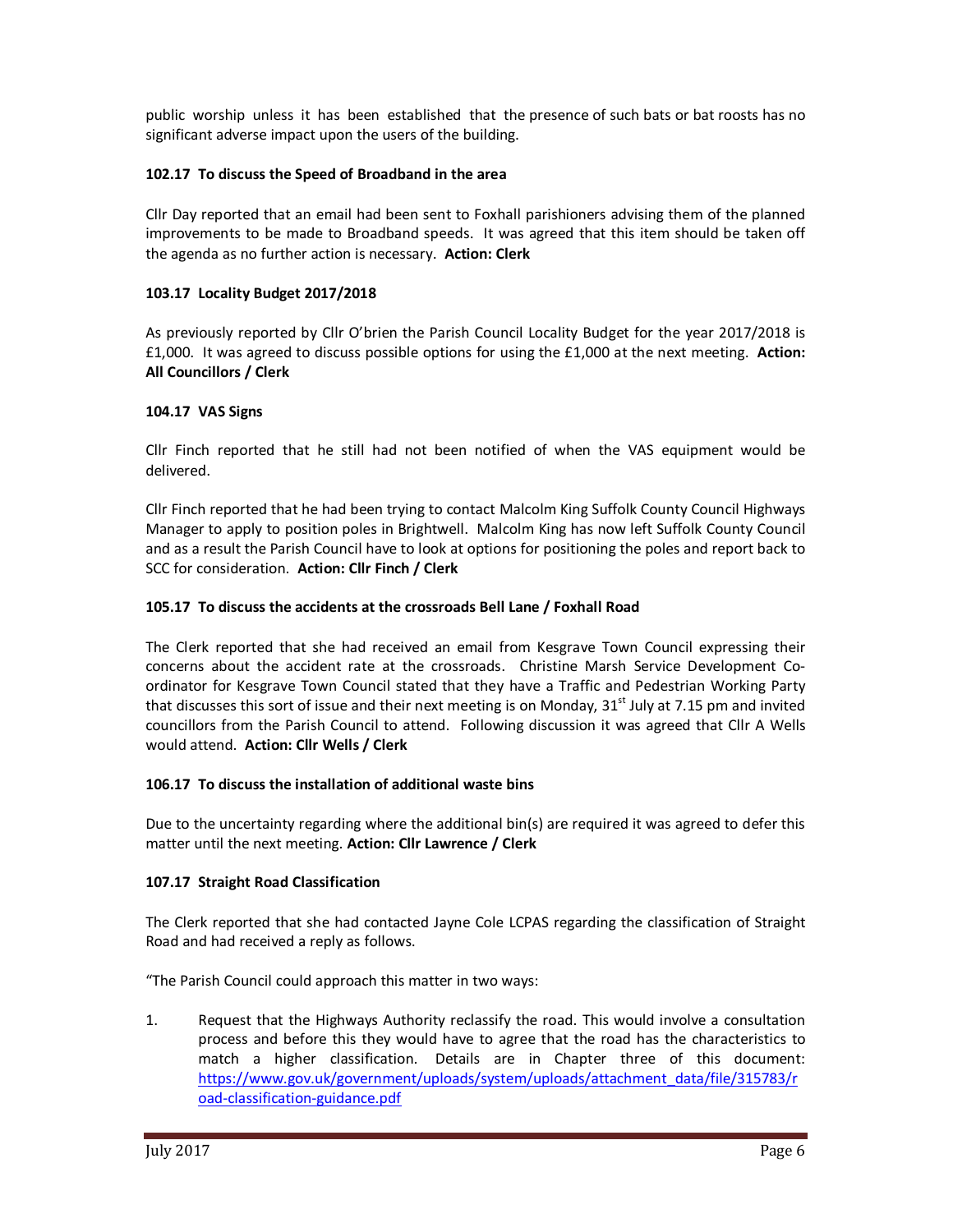- or
- 2. Request that the speed limit is changed because of the level of traffic and/or proximity to dwellings and schools In both cases it would really help having the support of your County Councillor and access to their locality budget/highways budget (used to be called quality of life grant)A parish councils recently managed to get a change of speed on a road approaching their village but the County Councillor had to agree to £10,000 coming out of his highways budget. The cost was questioned and SCC stated that the process and the production of signs is expensive (as this is an internal process it's hard to see why?!). I would recommend having a chat with Highways and your County Councillor. It would also help if you could demonstrate community support for one or both options.

Cllr Day reported that an accident had occurred at the junction Felixstowe Road / Straight Road and he believed this was due to insufficient signage at the junction.

Following discussion, it was agreed that the Clerk should write to Suffolk County Council Highways Department

- 1. Requesting a speed limit of 30 mph on Straight Road and improve the signage and
- 2. Improving the signage on the Felixstowe Road / Straight Road junction and
- 3. Request a copy of the police report. **Action: Clerk**

### **108.17 To discuss the application received for the co-option on to the Parish Council (Foxhall)**

Parish Councillors debated the request from a Foxhall parishioner to be co-opted on to the Parish Council. Cllr Lawrence proposed, seconded Cllr Wells that the application be rejected 5 in favour, 2 abstentions. **Action: Clerk** 

### **109.17 Bus Shelters Bucklesham Road Purdis Farm**

As previously reported Cllr Yeo will contact Neil Ellis at Ipswich Golf Club to arrange a site visit to discuss the siting of the bus shelter on Bucklesham Road. **Action: Cllr Nicky Yeo** 

### **110.17 Planning**

The Planning Committee Chairman reported on the following planning matters.

## DC/17/2660/OUT Land to the north of Purdis Farm Lane **Purdis Farm** 8 dwellings with associated infrastructure parking and landscaping

Eight residents from the local area were present at the meeting to enable them to put their opinions forward to the Parish Council. Cllr Watts stated that the Parish Council had requested extra time from the Planning Department (until  $17^{th}$  July 2017) to enable them to formulate a reply and to give councillors the opportunity to listen to local resident concerns. Following discussion it was agreed that the Chairman of the Planning Committee Cllr Watts should formulate a reply objecting to the application taking into consideration the views of the local residents. Cllr Watts stated that the objections of the Parish Council would be based on the Local Plan. **Action: Cllr Watts / Clerk** 

# **111.17 Finance**